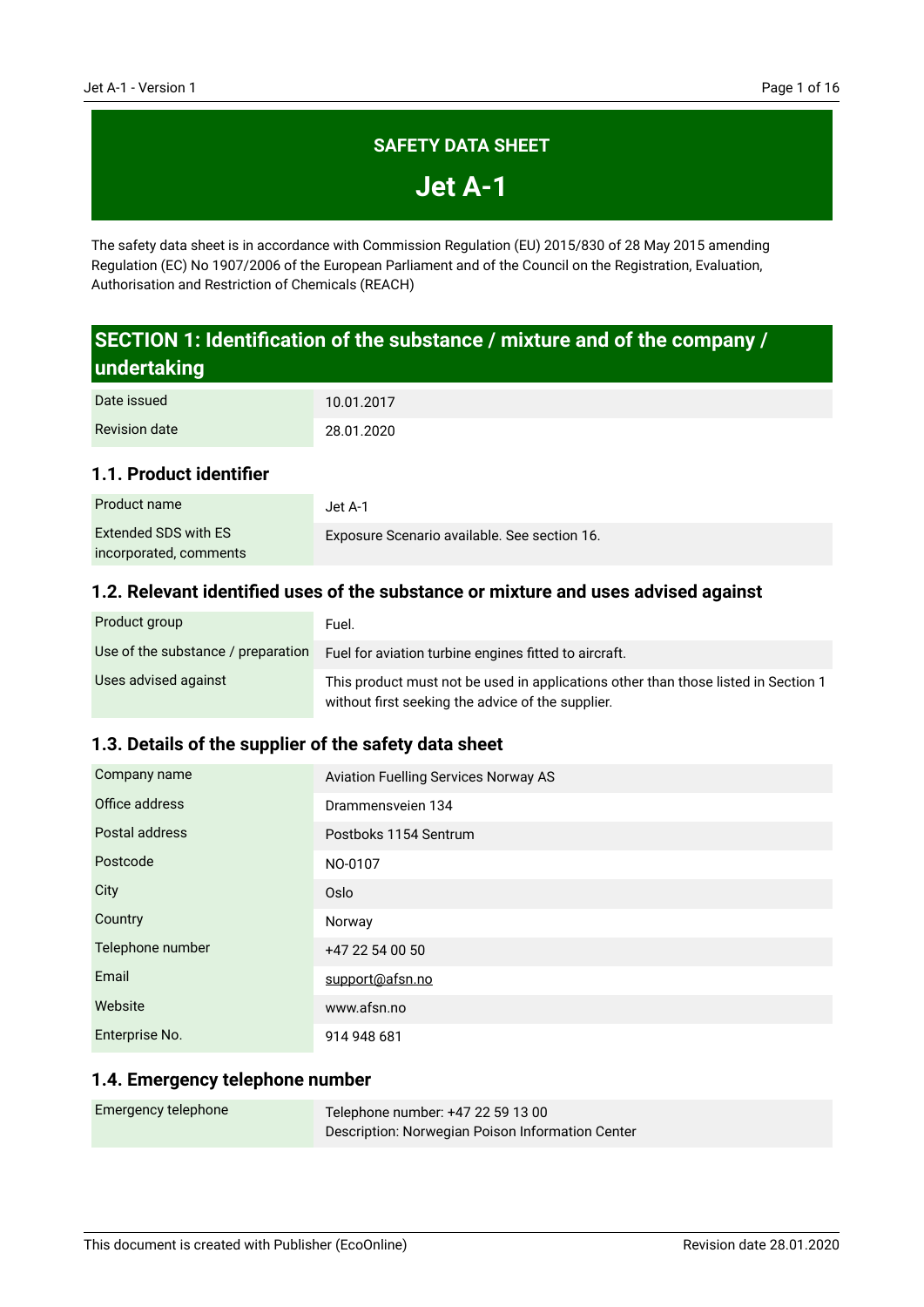# **SECTION 2: Hazards identification**

### **2.1. Classification of the substance or mixture**

| Classification according to<br>Regulation (EC) No 1272/2008<br>[CLP / GHS] | Flam. Liq. 3; H226<br>Asp. Tox. 1; H304                                                                                                                                                      |
|----------------------------------------------------------------------------|----------------------------------------------------------------------------------------------------------------------------------------------------------------------------------------------|
|                                                                            | Skin Irrit. 2; H315                                                                                                                                                                          |
|                                                                            | STOT SE 3; H336                                                                                                                                                                              |
|                                                                            | Aquatic Chronic 2; H411                                                                                                                                                                      |
| Substance / mixture hazardous<br>properties                                | Flammable liquid and vapour. May be fatal if swallowed and enters airways.<br>Causes skin irritation. May cause drowsiness or dizziness. Toxic to aquatic life<br>with long lasting effects. |

### **2.2. Label elements**

| <b>Hazard pictograms (CLP)</b>  |                                                                                                                                                                                                                                                                                                                                                                                                                                                                                                                                                                                                                       |
|---------------------------------|-----------------------------------------------------------------------------------------------------------------------------------------------------------------------------------------------------------------------------------------------------------------------------------------------------------------------------------------------------------------------------------------------------------------------------------------------------------------------------------------------------------------------------------------------------------------------------------------------------------------------|
|                                 |                                                                                                                                                                                                                                                                                                                                                                                                                                                                                                                                                                                                                       |
| Composition on the label        | Kerosine (petroleum), Kerosine (petroleum), hydrodesulfurized, Kerosine (Fischer-<br>Tropsch), Full range, C8-C16 branched and linear                                                                                                                                                                                                                                                                                                                                                                                                                                                                                 |
| Signal word                     | Danger                                                                                                                                                                                                                                                                                                                                                                                                                                                                                                                                                                                                                |
| <b>Hazard statements</b>        | H226 Flammable liquid and vapour.<br>H304 May be fatal if swallowed and enters airways.<br>H315 Causes skin irritation.<br>H336 May cause drowsiness or dizziness.<br>H411 Toxic to aquatic life with long lasting effects.                                                                                                                                                                                                                                                                                                                                                                                           |
| <b>Precautionary statements</b> | P210 Keep away from heat, hot surfaces, sparks, open flames and other ignition<br>sources. No smoking.<br>P260 Do not breathe dust / fume / gas / mist / vapours / spray.<br>P280 Wear protective gloves / protective clothing / eye protection / face<br>protection.<br>P301+P310 IF SWALLOWED: Immediately call a POISON CENTER or doctor /<br>physician.<br>P331 Do NOT induce vomiting.<br>P403+P235 Store in a well-ventilated place. Keep cool.<br>P405 Store locked up.<br>P501 Dispose of contents and container to appropriate waste site or reclaimer in<br>accordance with local and national regulations. |

### **2.3. Other hazards**

| PBT / vPvB                     | The substances do not meet current criteria for vPvB or PBT (very persistent and<br>very bioaccumulative or Persistent, Bioaccumulative and Toxic).                              |
|--------------------------------|----------------------------------------------------------------------------------------------------------------------------------------------------------------------------------|
| <b>Physicochemical effects</b> | Static accumulator: This product may accumulate static electricity. The vapours<br>are heavier than air and will spread along the floor. Can form explosive gas-air<br>mixtures. |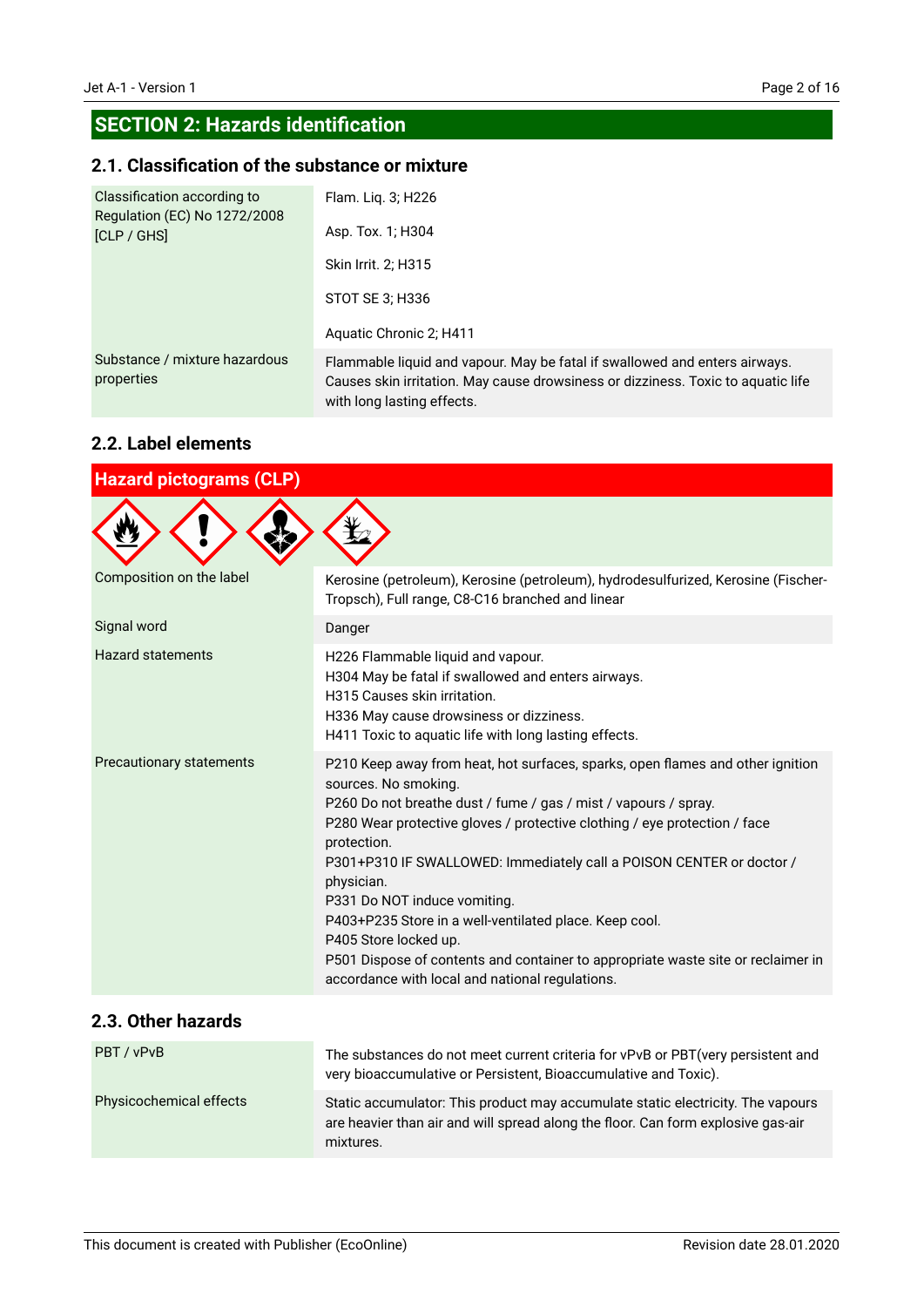#### Health effect

Parts of the chemical might be absorbed through the skin. If, by vomitting, the chemical reaches the lungs, life-threatening chemical pneumonia may develop.

# **SECTION 3: Composition / information on ingredients**

#### **3.2. Mixtures**

| Substance                                                                    | <b>Identification</b> |                                                                                 | <b>Classification</b>                                                                                                             | <b>Contents</b>                                                                                                                                                                                                                           | <b>Notes</b> |
|------------------------------------------------------------------------------|-----------------------|---------------------------------------------------------------------------------|-----------------------------------------------------------------------------------------------------------------------------------|-------------------------------------------------------------------------------------------------------------------------------------------------------------------------------------------------------------------------------------------|--------------|
| Kerosine (petroleum)                                                         |                       | CAS No.: 8008-20-6<br>EC No.: 232-366-4<br>REACH Reg. No.:<br>01-2119485517-27  | Flam. Liq. 3; H226<br>Skin Irrit. 2; H315<br>Asp. Tox. 1; H304<br>STOT SE 3; H336<br>Aquatic Chronic 2; H411                      | $0 - 100 %$                                                                                                                                                                                                                               |              |
| Kerosine (petroleum),<br>hydrodesulfurized                                   |                       | CAS No.: 64742-81-0<br>EC No.: 265-184-9<br>REACH Reg. No.:<br>01-2119462828-25 | Flam. Liq. 3; H226<br>Skin Irrit. 2; H315<br>Asp. Tox. 1; H304<br>STOT SE 3; H336<br>Aquatic Chronic 2; H411                      | $0 - 100 %$                                                                                                                                                                                                                               |              |
| Kerosine (Fischer-<br>Tropsch), Full range,<br>C8-C16 branched and<br>linear |                       | CAS No.: 848301-66-6<br>REACH Reg. No.:<br>01-0000020121-90                     | Flam. Liq. 3; H226<br>Asp. Tox. 1; H304                                                                                           | $0 - 50 %$                                                                                                                                                                                                                                |              |
| Description of the mixture                                                   |                       | ethylbenzene).                                                                  | Complex mixture of hydrocarbons consisting of paraffins, cycloparaffins,<br>May also contain several additives at <0.1% v/v each. | aromatic and olefinic hydrocarbons with carbon numbers predominantly in the C9<br>to C16 range. (including xylene, trimethylbenzenes, naphtalene, cumene og<br>Small amounts of hydrogen sulfide can be present in both vapor and liquid. |              |
| Substance comments                                                           |                       |                                                                                 | See section 16 for explanation of hazard statements (H) listed above.                                                             |                                                                                                                                                                                                                                           |              |

# **SECTION 4: First aid measures**

### **4.1. Description of first aid measures**

| General           | Emergency telephone number: see section 1.4. In case of unconsciousness or<br>severe accidents, call 113.                                                                                                                                       |
|-------------------|-------------------------------------------------------------------------------------------------------------------------------------------------------------------------------------------------------------------------------------------------|
| <b>Inhalation</b> | Provide rest, warmth and fresh air. Get medical attention if any discomfort<br>continues. In case of unconsciousness, loosen tight-fitting clothing. If respiratory<br>problems, provide artificial respiration or oxygen. Seek medical advice. |
| Skin contact      | Remove contaminated clothing. Immediately flush with large amount of water, at<br>least for 15 min. Wash skin thoroughly with soap and water. Contact physician if<br>irritation persists.                                                      |
| Eye contact       | Promptly rinse eyes with plenty of water (tempered at 20-30°C) for at least 15<br>minutes. Remove contact lenses and open eyes wide apart. Get medical attention<br>if any discomfort continues.                                                |
| Ingestion         | Rinse mouth thoroughly. Do NOT induce vomiting. If vomiting occurs, keep head<br>low so that stomach content doesn't get into the lungs. Get medical attention<br>immediately!                                                                  |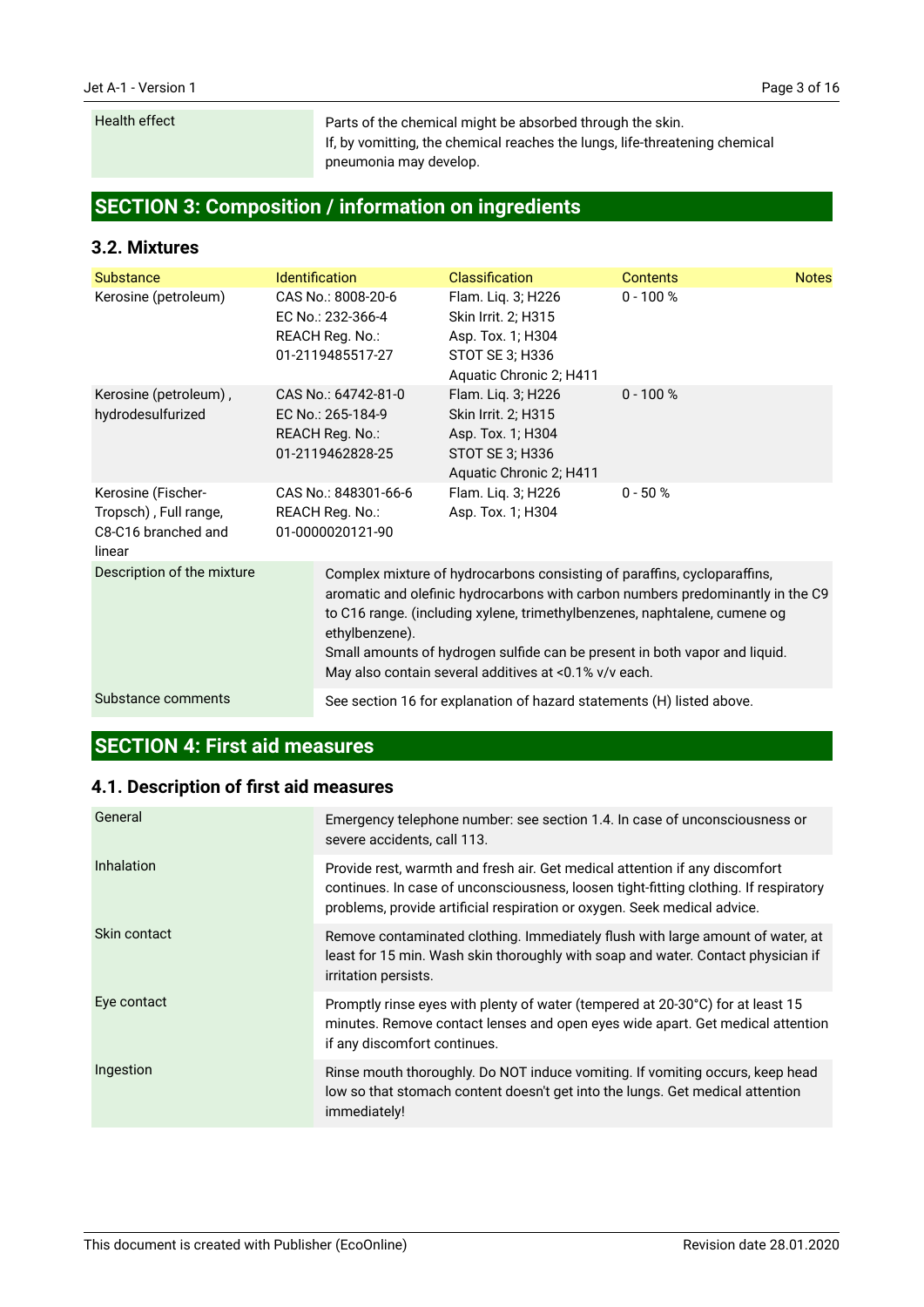### **4.2. Most important symptoms and effects, both acute and delayed**

| General symptoms and effects | Risk of chemical pneumonia (pneumonitis) if aspirated during and after<br>ingestion.                                                                                                                                                                                                                                                                                                                                                                                                                                                                                                                                                                                                                                                                                           |
|------------------------------|--------------------------------------------------------------------------------------------------------------------------------------------------------------------------------------------------------------------------------------------------------------------------------------------------------------------------------------------------------------------------------------------------------------------------------------------------------------------------------------------------------------------------------------------------------------------------------------------------------------------------------------------------------------------------------------------------------------------------------------------------------------------------------|
| Acute symptoms and effects   | Inhalation: Vapours may cause drowsiness and dizziness. In high concentrations,<br>vapors have narcotic effect and may cause headache, fatigue, dizziness and<br>nausea.<br>The chemical may contain small amounts of hydrogen sulphide which, when<br>exposed to severe exposure (inhalation), can cause cellular asphyxia, rhinitis,<br>bronchitis and occasional pulmonary edema.<br>Skin contact: The chemical irritates the skin and can cause itching, burning and<br>redness. Parts of the chemical might be absorbed through the skin.<br>Eye contact: May cause eye irritation. Symptoms may be stinging pain and<br>redness in the eyes.<br>Ingestion: Symptoms such as coughing, breathing difficulties, vomiting or<br>lethargy may indicate chemical pneumonitis. |

### **4.3. Indication of any immediate medical attention and special treatment needed**

| Medical monitoring for delayed<br>effects | Chemical pneumonia.                                                   |
|-------------------------------------------|-----------------------------------------------------------------------|
| Other information                         | Treat symptomatically. No specific information from the manufacturer. |

# **SECTION 5: Firefighting measures**

#### **5.1. Extinguishing media**

| Suitable extinguishing media | In case of major fire and large quantities: Foam. Water spray, fog or mist.<br>Small fires: Powder. Carbon dioxide (CO2). Sand. Earth. |  |
|------------------------------|----------------------------------------------------------------------------------------------------------------------------------------|--|
| Improper extinguishing media | Do not use water jet. Avoid using foam and water on the same surface at the<br>same time as the water will destroy the foam.           |  |

### **5.2. Special hazards arising from the substance or mixture**

| Fire and explosion hazards    | Flammable liquid and vapour. Closed containers can burst violently when heated,<br>due to excess pressure build-up. Can form explosive gas-air mixtures. Vapours<br>are heavier than air and may spread near ground to sources of ignition. Static<br>accumulator: This product may accumulate static electricity. |
|-------------------------------|--------------------------------------------------------------------------------------------------------------------------------------------------------------------------------------------------------------------------------------------------------------------------------------------------------------------|
| Hazardous combustion products | May include, but is not limited to:<br>Carbon dioxide (CO2).<br>Carbon monoxide (CO).<br>Sulfur oxides.<br>Unspecified organic compounds.                                                                                                                                                                          |

#### **5.3. Advice for firefighters**

| Personal protective equipment | Use compressed air equipment when the chemical is involved in fire. In case of<br>evacuation, an approved protection mask should be used. See also section 8.                           |
|-------------------------------|-----------------------------------------------------------------------------------------------------------------------------------------------------------------------------------------|
| Other information             | If there is no risk involved, move the containers to a safe place. If not possible,<br>cool with water from a safe position. Extinguishing water must not be discharged<br>into drains. |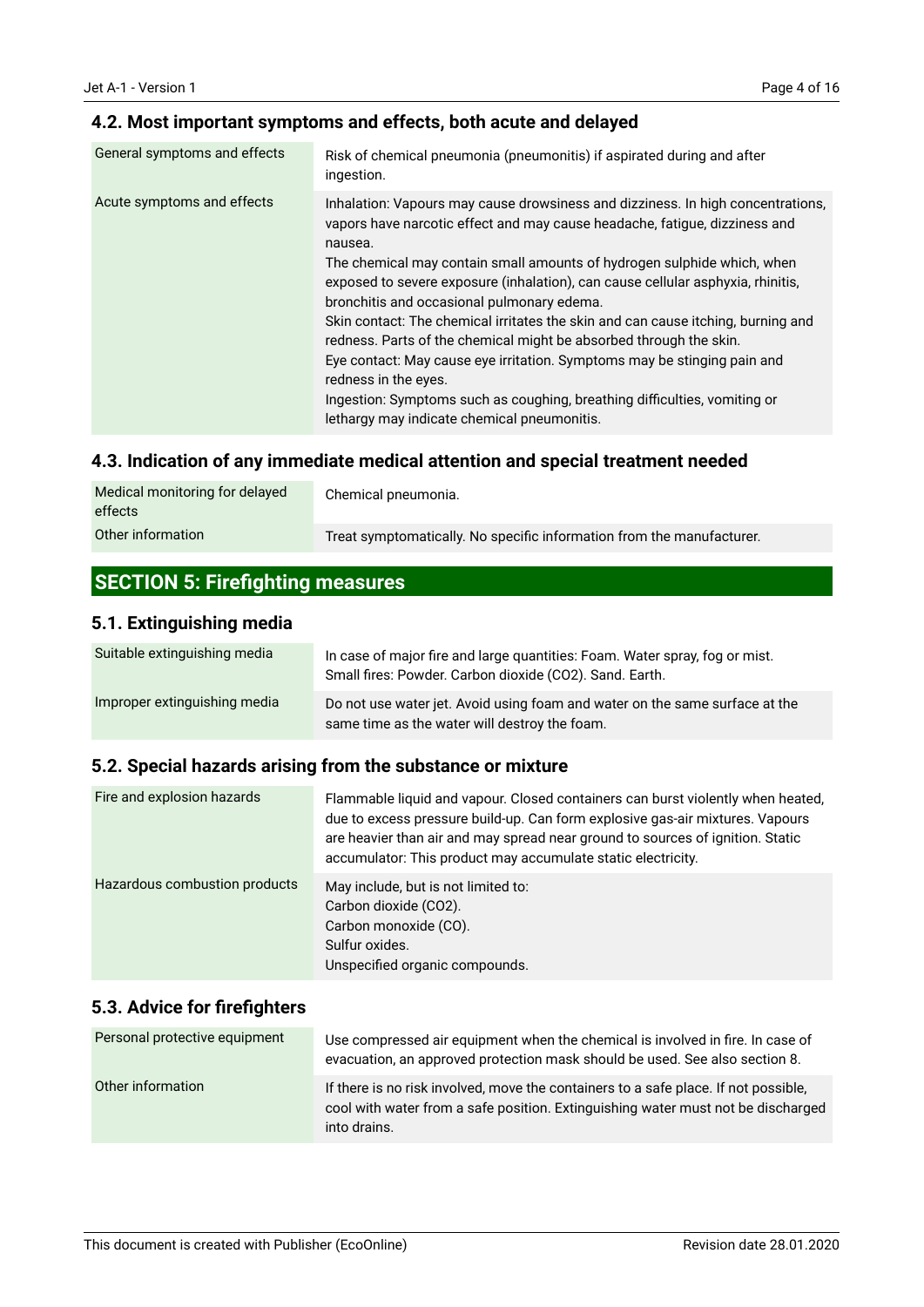### **SECTION 6: Accidental release measures**

#### **6.1. Personal precautions, protective equipment and emergency procedures**

| <b>General measures</b>      | Keep away from sources of ignition - No smoking.                                                                                                      |  |
|------------------------------|-------------------------------------------------------------------------------------------------------------------------------------------------------|--|
| Personal protection measures | Provide adequate ventilation. Use protective equipment as referred to in section<br>8.<br>Avoid inhalation of vapours and contact with skin and eyes. |  |

#### **6.2. Environmental precautions**

| Environmental precautionary | Do not allow to enter into sewer, water system or soil. |
|-----------------------------|---------------------------------------------------------|
| measures                    |                                                         |

#### **6.3. Methods and material for containment and cleaning up**

| Clean up          | Shut off leaks if without risk.<br>Collect with absorbent, non-combustible material into suitable containers.<br>Proposals for inert materials: sand, kieselguhr, universal binder. Collect in a<br>suitable container and dispose as hazardous waste according to section 13.<br>In cases where a lot of liquid is spilled (> 1 barrel), the spill is transferred<br>mechanically by, for example, a vacuum tank truck which transports the waste to<br>a collection tank for recycling or safe disposal. Do not rinse material debris with<br>water. |
|-------------------|--------------------------------------------------------------------------------------------------------------------------------------------------------------------------------------------------------------------------------------------------------------------------------------------------------------------------------------------------------------------------------------------------------------------------------------------------------------------------------------------------------------------------------------------------------|
| Other information | Vapours may form explosive mixtures with air on the ground.                                                                                                                                                                                                                                                                                                                                                                                                                                                                                            |

#### **6.4. Reference to other sections**

Other instructions

See also sections 7, 8 and 13.

### **SECTION 7: Handling and storage**

#### **7.1. Precautions for safe handling**

| <b>Handling</b> |  |
|-----------------|--|
|-----------------|--|

Provide adequate ventilation. Mechanical ventilation or local exhaust ventilation may be required. Use protective equipment as referred to in section 8. Avoid inhalation of vapours and contact with skin and eyes. Avoid swallowing. Product transfer: Wait 2 minutes after tank filling (for tanks such as those on road tanker vehicles) before opening hatches or manholes. Wait 30 minutes after tank filling ( for large storage tanks) before opening hatches or manholes. Even with proper grounding and bonding, this material can still accumulate an electrostatic charge. If sufficient charge is allowed to accumulate, electrostatic discharge and ignition of flammable air-vapour mixtures can occur. Be aware of handling operations that may give rise to additional hazards that result from the accumulation of static charges. These include but are not limited to pumping (especially turbulent flow), mixing, filtering, splash filling, cleaning and filling of tanks and containers, sampling, switch loading, gauging, vacuum truck operations, and mechanical movements. These activities may lead to static discharge e.g. spark formation. Restrict line velocity during pumping in order to avoid generation of electrostatic discharge  $(\leq 1 \text{ m/s}$  until fill pipe submerged to twice its diameter, then  $\leq$  7 m/s).

#### **Protective safety measures**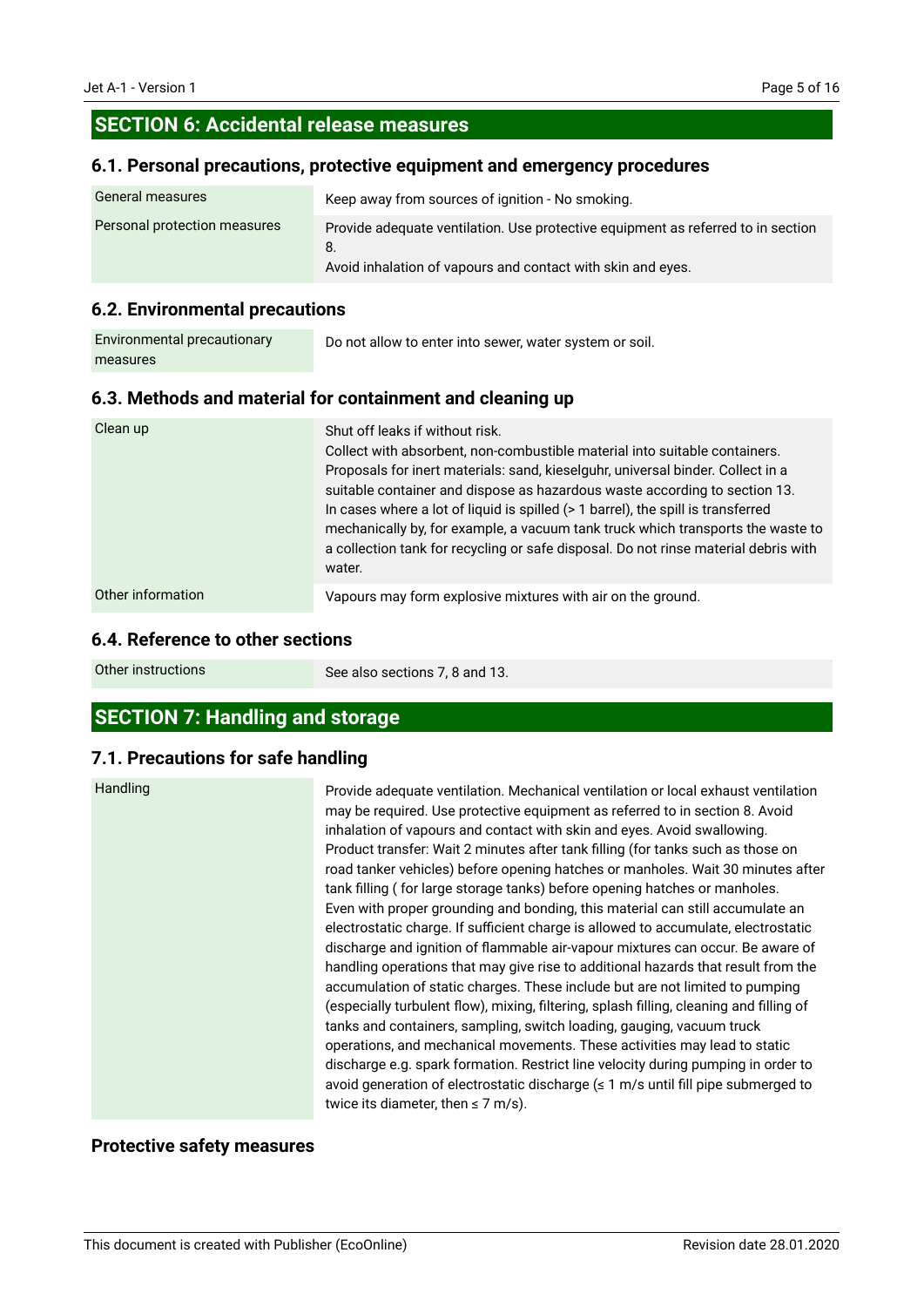| Safety measures to prevent fire           | Do not use near naked flames or glowing materials. Keep away from sources of<br>ignition - No smoking.<br>Do not spray on a naked flame or red-hot material.<br>Take precautionary measures against static discharges.<br>Ground / bond container and receiving equipment.<br>Use explosion-proof electrical / ventilating / lighting / / equipment.<br>Use only non-sparking tools. |
|-------------------------------------------|--------------------------------------------------------------------------------------------------------------------------------------------------------------------------------------------------------------------------------------------------------------------------------------------------------------------------------------------------------------------------------------|
| Additional information                    | Vapors may form explosive mixtures with air. The vapours are heavier than air<br>and will spread along the floor.                                                                                                                                                                                                                                                                    |
| Advice on general occupational<br>hygiene | Do not eat, drink or smoke during work. Wash hands at the end of each work shift<br>and before eating, smoking and using the toilet. Wash contaminated clothing<br>before reuse. Contaminated leather articles including shoes cannot be<br>decontaminated and should be destroyed to prevent reuse.                                                                                 |

### **7.2. Conditions for safe storage, including any incompatibilities**

| Storage             | Storage on barrels and in small containers: Use approved containers. Store in a<br>well-ventilated place.<br>Tank storage: Tanks must be specifically designed for use with this product. Bulk<br>storage tanks should be diked (bunded). Follow rules for flammable liquids. |
|---------------------|-------------------------------------------------------------------------------------------------------------------------------------------------------------------------------------------------------------------------------------------------------------------------------|
|                     |                                                                                                                                                                                                                                                                               |
| Conditions to avoid | Avoid heat, flames and other sources of ignition.                                                                                                                                                                                                                             |

### **Conditions for safe storage**

| Packaging compatibilities       | Suitable material: For containers, or container linings use<br>carbon steel and low alloy steel. Aluminium may also be used for applications<br>where it does not present an unnecessary fire hazard. For container linings the<br>following may also be used: Unplastisized polyvinyl chloride (U-PVC),<br>Fluoropolymers (PTFE), Polyvinylidenefluoride (PVDF), Polyetheretherketone<br>(PEEK), Polyamide (PA-11). For seals and gaskets use: Fluoroelastomer (FKM),<br>Viton A, and Viton B, Nitrile butadiene (NBR), Buna-N. For coating (paint)<br>materials use: High build, amine adduct-cured epoxy.<br>Unsuitable material: For containers or container linings, examples of materials to<br>avoid are: Polyethylene (PE, HDPE), Polypropylene (PP), Polymethyl methacrylate<br>(PMMA), Acrylonnitrile butadiene styrene (ABS). For seals and gaskets, examples<br>of materials to avoid are: Natural rubber (NR), Ethylene Propylene (EPDM,<br>Polychloroprene (CR) -<br>Neoprene, Butyl (IIR), Chlorosulphonated polyethylene (CSM), e.g. Hypalon. |
|---------------------------------|---------------------------------------------------------------------------------------------------------------------------------------------------------------------------------------------------------------------------------------------------------------------------------------------------------------------------------------------------------------------------------------------------------------------------------------------------------------------------------------------------------------------------------------------------------------------------------------------------------------------------------------------------------------------------------------------------------------------------------------------------------------------------------------------------------------------------------------------------------------------------------------------------------------------------------------------------------------------------------------------------------------------------------------------------------------|
| Advice on storage compatability | Keep away from: Strong oxidizing agents. Food and feed.                                                                                                                                                                                                                                                                                                                                                                                                                                                                                                                                                                                                                                                                                                                                                                                                                                                                                                                                                                                                       |

### **7.3. Specific end use(s)**

```
Specific use(s)
```
See section 1.2. See exposure scenario.

# **SECTION 8: Exposure controls / personal protection**

### **8.1. Control parameters**

| Substance    | <b>Identification</b> | Exposure limits                            | <b>TWA Year</b> |
|--------------|-----------------------|--------------------------------------------|-----------------|
| Ethylbenzene | CAS No.: 100-41-4     | Limit value $(8 h)$ : 20 mg/m <sup>3</sup> |                 |
|              |                       | Limit value $(8 h)$ : 5 ppm                |                 |
|              |                       | <b>Exposure limit letter</b>               |                 |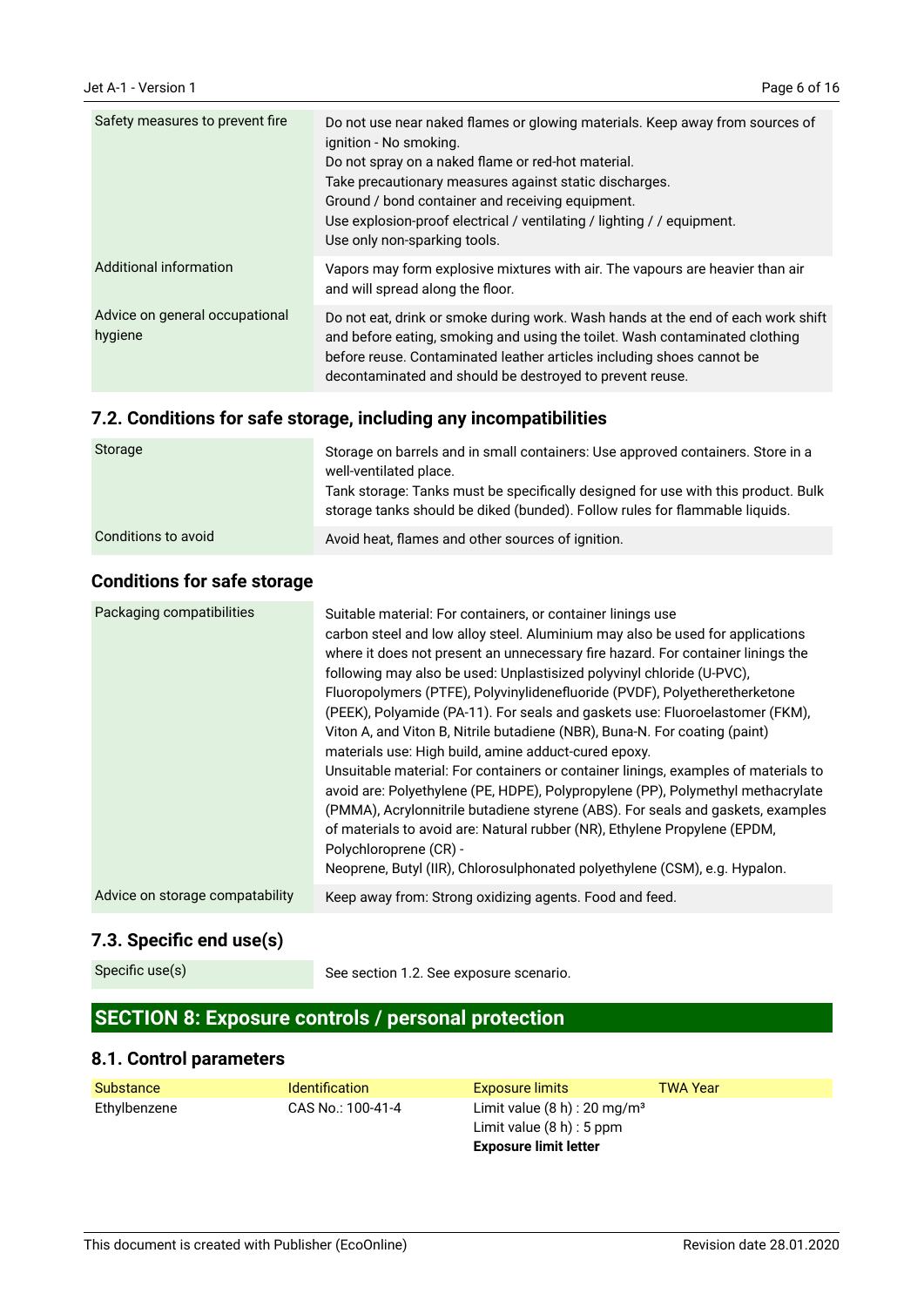|                                              |                                   | Letter code: H, K, E                                                                                                                                                                                                                                                                                                                                                                                                                                                                                                                                                                                                                                                                                                             |  |
|----------------------------------------------|-----------------------------------|----------------------------------------------------------------------------------------------------------------------------------------------------------------------------------------------------------------------------------------------------------------------------------------------------------------------------------------------------------------------------------------------------------------------------------------------------------------------------------------------------------------------------------------------------------------------------------------------------------------------------------------------------------------------------------------------------------------------------------|--|
| Xylen                                        | CAS No.: 1330-20-7                | Limit value (8 h) : 25 ppm<br>Limit value (8 h) : 108 mg/<br>$m3$ H                                                                                                                                                                                                                                                                                                                                                                                                                                                                                                                                                                                                                                                              |  |
| Cumene                                       | CAS No.: 98-82-8                  | Limit value (8 h) : 20 ppm<br>Limit value (8 h) : 100 mg/<br>m <sup>3</sup><br><b>Exposure limit letter</b><br>Letter code: HK<br>Limit value (short term)<br>Value: 50 ppm<br>Limit value (short term)<br>Value: 250 mg/m <sup>3</sup><br><b>Exposure limit letter</b><br>Letter code: S                                                                                                                                                                                                                                                                                                                                                                                                                                        |  |
| Naphthalene                                  | CAS No.: 91-20-3                  | Limit value (8 h) : 10 ppm<br>Limit value $(8 h)$ : 50 mg/m <sup>3</sup><br><b>Exposure limit letter</b><br>Letter code: E                                                                                                                                                                                                                                                                                                                                                                                                                                                                                                                                                                                                       |  |
| Trimetylbenzen                               | CAS No.: 25551-13-7               | Limit value (8 h) : 20 ppm<br>Limit value (8 h) : 100 mg/<br>m <sup>3</sup><br><b>Exposure limit letter</b><br>Letter code: E<br><b>Comments: Mesitylene</b><br>(trimethylbenzenes)                                                                                                                                                                                                                                                                                                                                                                                                                                                                                                                                              |  |
| Hydrogen sulphide                            | CAS No.: 7783-06-4                | Limit value $(8 h)$ : 5 ppm<br>Limit value $(8 h)$ : 7 mg/m <sup>3</sup><br>Limit value (short term)<br>Value: 10 ppm<br>Limit value (short term)<br>Value: 14 mg/m <sup>3</sup>                                                                                                                                                                                                                                                                                                                                                                                                                                                                                                                                                 |  |
| Decanes and higher aliphatic<br>hydrocarbons |                                   | Limit value (8 h) : 40 ppm<br>Limit value (8 h) : 275 mg/<br>m <sup>3</sup>                                                                                                                                                                                                                                                                                                                                                                                                                                                                                                                                                                                                                                                      |  |
| Control parameters comments                  | specified.<br>$T =$ ceiling value | Hydrogen sulphide has notations; T for 10ppm/14 mg/m <sup>3</sup> .<br>Explanation of the notations:<br>E = The EU has adopted a recommended limit value for the substance.<br>$H = Can be absorbed through the skin.$<br>Carc = Capable of causing cancer and/or heritable genetic damage.<br>S = The short-term exposure limit: the average concentration of a chemical<br>substance in an employee's breathing zone that must not be exceeded over a<br>given reference period. The reference period is 15 minutes unless otherwise<br>References (laws/regulations):<br>Norwegian regulation on exposure limits: FOR 2011-12-06 nr 1358 Forskrift om<br>tiltaks- og grenseverdier (sist endret gjennom FOR-2018-12-20-2186). |  |

# **8.2. Exposure controls**

### **Precautionary measures to prevent exposure**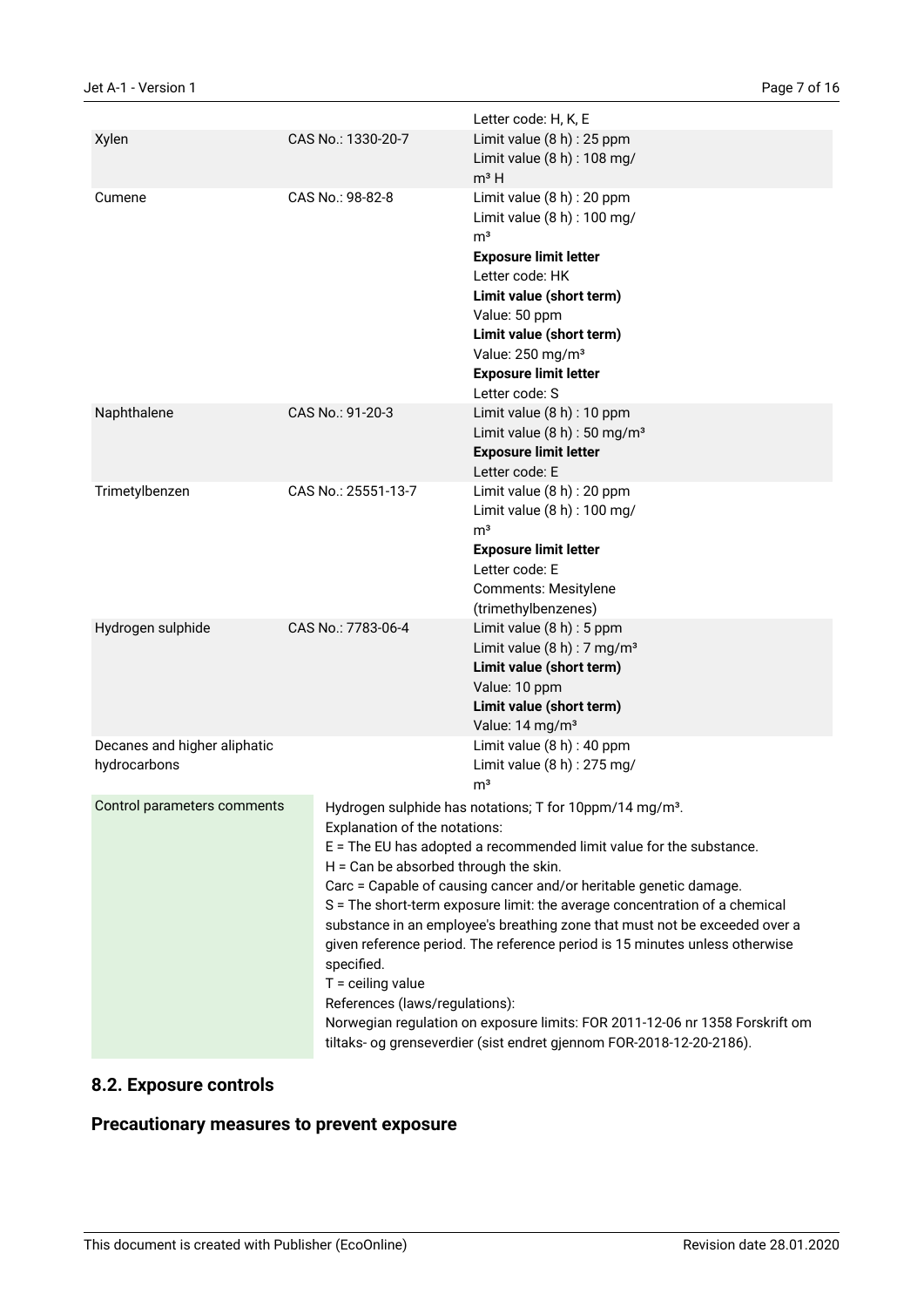| Technical measures to prevent<br>exposure | Provide adequate ventilation. The personal protective equipment must be<br>CE-marked and the latest version of the standards shall be used. The protective<br>equipment and the specified standards recommended below are only |
|-------------------------------------------|--------------------------------------------------------------------------------------------------------------------------------------------------------------------------------------------------------------------------------|
|                                           | suggestions, and should be selected on advice from the supplier of such<br>equipment.<br>A risk assessment of the work place/work activities (the actual risk) may lead to                                                     |
|                                           | other control measures. The protection equipment's suitability and durability will<br>depend on application.                                                                                                                   |

# **Eye / face protection**

| Eye protection equipment              | Description: Wear approved chemical safety goggles where eye exposure is<br>reasonably probable.<br>Reference to relevant standard: EN 166 (Personal eye-protection. Specifications).    |
|---------------------------------------|------------------------------------------------------------------------------------------------------------------------------------------------------------------------------------------|
| Additional eye protection<br>measures | Eye wash facilities should be available at the work place. Either a fixed eye wash<br>facility connected to the drinking water (preferably warm water) or a portable<br>disposable unit. |

### **Hand protection**

| Suitable materials                     | Nitrile. For incidental contact/splash protection Neoprene, PVC gloves may be<br>suitable.                                                                                                                                                                                                                                                                                                                                                        |
|----------------------------------------|---------------------------------------------------------------------------------------------------------------------------------------------------------------------------------------------------------------------------------------------------------------------------------------------------------------------------------------------------------------------------------------------------------------------------------------------------|
| Breakthrough time                      | Comments: Nitrilrubber: > 240 minutes                                                                                                                                                                                                                                                                                                                                                                                                             |
| Thickness of glove material            | Comments: No specific information from the manufacturer.                                                                                                                                                                                                                                                                                                                                                                                          |
| Hand protection equipment              | Description: Use chemical resistant gloves. Glove thickness must be chosen in<br>consultation with the glove supplier, who can inform about the breakthrough time<br>for the glove. The gloves abilities may vary among the different glove<br>manufacturers.<br>Reference to relevant standard: BS-EN 374 (Protective gloves against chemicals<br>and micro-organisms).<br>BS-EN 420 (Protective gloves. General requirements and test methods). |
| Additional hand protection<br>measures | Replace gloves if signs of wear and tear.                                                                                                                                                                                                                                                                                                                                                                                                         |

### **Skin protection**

| Recommended protective clothing | Description: Wear apron or protective clothing in case of contact. Bruk av<br>antistatiske verneklær må vurderes. |
|---------------------------------|-------------------------------------------------------------------------------------------------------------------|
| Additional skin protection      | Remove contaminated clothing and wash the skin thoroughly with soap and                                           |
| measures                        | water after work. Wash contaminated clothing before reuse. Emergency shower                                       |
|                                 | should be available at the workplace.                                                                             |

# **Respiratory protection**

| Recommended respiratory<br>protection | Description: In case of inadequate ventilation or risk of inhalation of vapours, use<br>suitable respiratory equipment with combination filter (type A/P2). At work in<br>confined or poorly ventilated spaces, respiratory protection with air supply must<br>be used.<br>Reference to relevant standard: EN 14387 (Respiratory protective devices. Gas<br>filter(s) and combined filter(s). Requirements, testing, marking).<br>EN 12083 (Respiratory protective devices. Filters with breathing hoses, |
|---------------------------------------|-----------------------------------------------------------------------------------------------------------------------------------------------------------------------------------------------------------------------------------------------------------------------------------------------------------------------------------------------------------------------------------------------------------------------------------------------------------------------------------------------------------|
|---------------------------------------|-----------------------------------------------------------------------------------------------------------------------------------------------------------------------------------------------------------------------------------------------------------------------------------------------------------------------------------------------------------------------------------------------------------------------------------------------------------------------------------------------------------|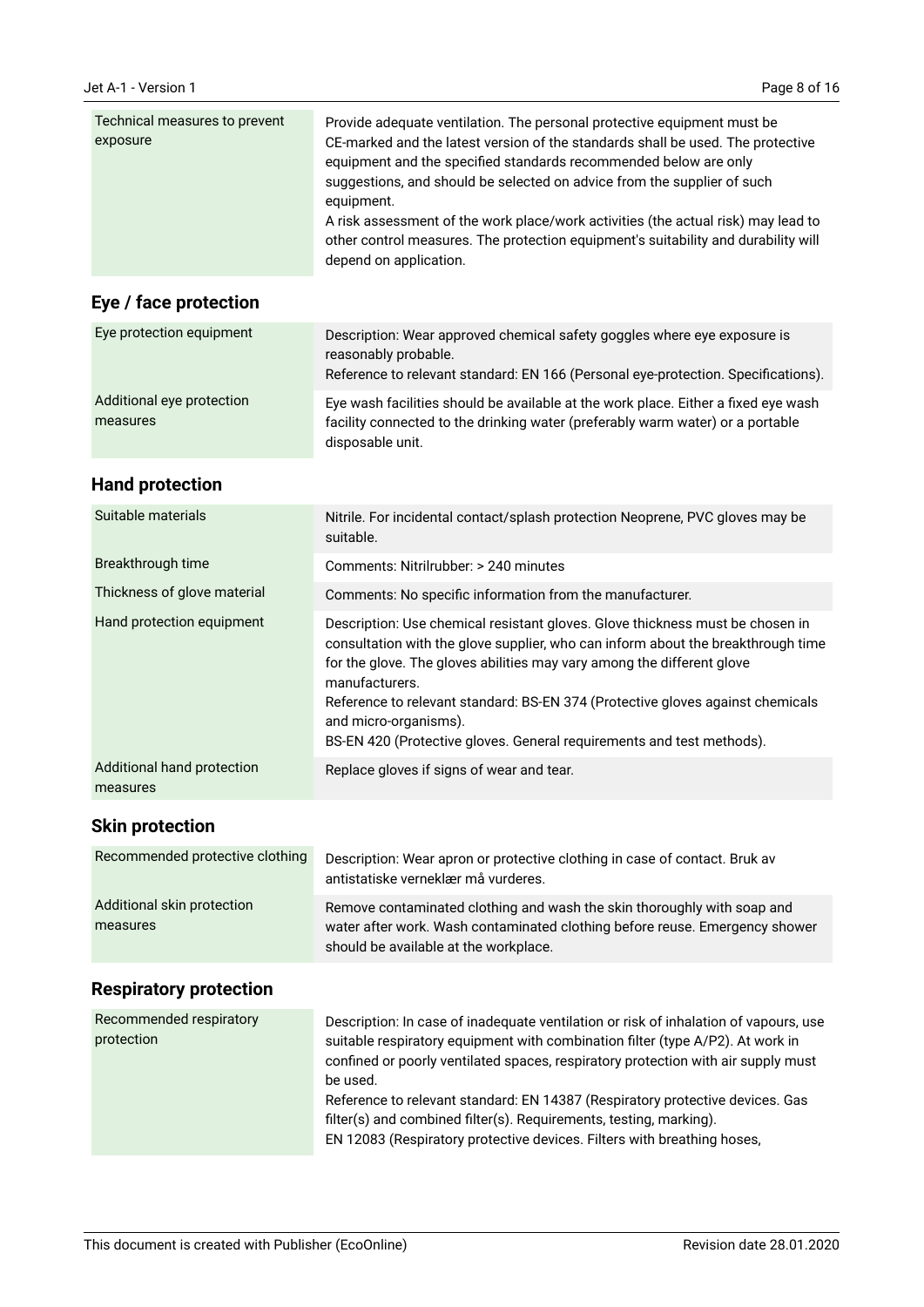| (Non-mask mounted filters). Particle filters, gas filters, and combined filters.<br>Requirements, testing, marking). |
|----------------------------------------------------------------------------------------------------------------------|
| BS-EN 136 (Respiratory protective devices. Full face masks. Requirements,<br>testing, marking)                       |
| BS-EN 140 (Respiratory protective devices. Half masks and quarter masks.<br>Requirements, testing, marking)          |

#### **Appropriate environmental exposure control**

Do not allow to enter into sewer, water system or soil. Environmental exposure controls

# **SECTION 9: Physical and chemical properties**

### **9.1. Information on basic physical and chemical properties**

| Physical state                             | Liquid.                                                       |
|--------------------------------------------|---------------------------------------------------------------|
| Colour                                     | Colourless.                                                   |
| Odour                                      | Not specified by the manufacturer.                            |
| Odour limit                                | Comments: Not specified by the manufacturer.                  |
| pH                                         | Comments: Not specified by the manufacturer.                  |
| Melting point / melting range              | Comments: Not specified by the manufacturer.                  |
| Boiling point / boiling range              | Value: 150 - 290 °C                                           |
| Flash point                                | Value: 38 - 62 °C                                             |
| <b>Evaporation rate</b>                    | Comments: Not specified by the manufacturer.                  |
| Flammability (solid, gas)                  | Not relevant.                                                 |
| <b>Explosion limit</b>                     | Comments: Not specified by the manufacturer.                  |
| Vapour pressure                            | Value: 1 - 3,7 kPa<br>Temperature: 38,0 °C                    |
|                                            | Value: 1,6 - 7 kPa<br>Temperature: 50,0 °C                    |
| Vapour density                             | Comments: Not specified by the manufacturer.                  |
| Relative density                           | Comments: See density.                                        |
| Density                                    | Value: ~ 799 kg/m <sup>3</sup><br>Temperature: 15 °C          |
| Solubility                                 | Medium: Water<br>Comments: Insignificant.                     |
| Partition coefficient: n-octanol/<br>water | Value: 2 - 10                                                 |
| Spontaneous combustability                 | Comments: Not specified by the manufacturer.                  |
| Decomposition temperature                  | Comments: Not specified by the manufacturer.                  |
| Viscosity                                  | Value: 1 - 2,5 mm2/s<br>Temperature: 40 °C<br>Type: Kinematic |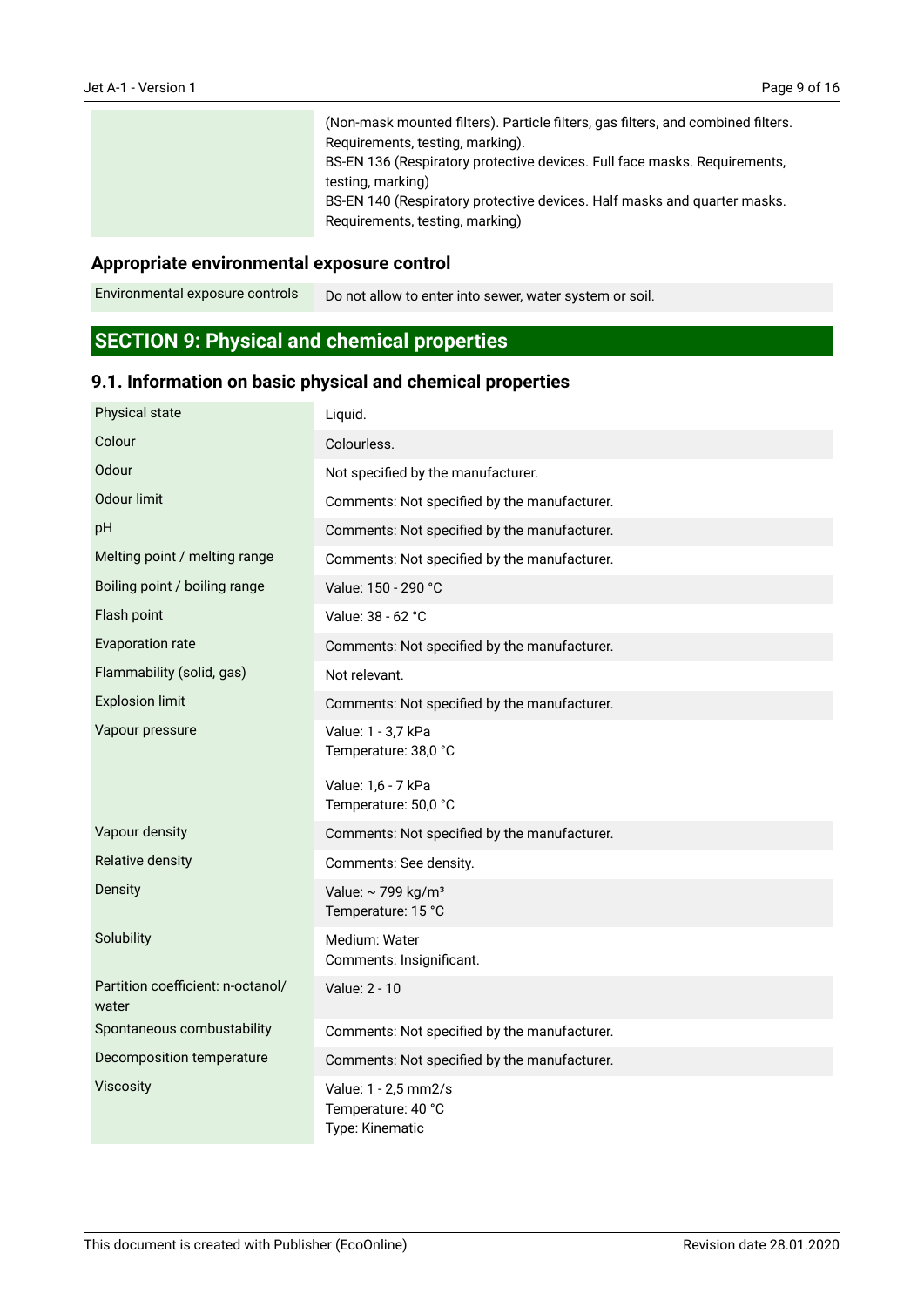| Explosive properties | The chemical is not explosive, but may form explosive mixtures with air. |
|----------------------|--------------------------------------------------------------------------|
| Oxidising properties | Not specified by the manufacturer.                                       |

#### **9.2. Other information**

#### **Physical hazards**

| Conductivity | Comments: 50 - 600 pS/m |
|--------------|-------------------------|
|--------------|-------------------------|

#### **Other physical and chemical properties**

```
Comments
```
No further information is available.

### **SECTION 10: Stability and reactivity**

#### **10.1. Reactivity**

| Reactivity |  |
|------------|--|

Oxidises on contact with air.

#### **10.2. Chemical stability**

| Stable under normal temperature conditions and recommended use. |
|-----------------------------------------------------------------|
|                                                                 |

#### **10.3. Possibility of hazardous reactions**

| Possibility of hazardous reactions | Arise in contact with incompatible materials (see section 10.5) and/or under<br>inappropriate conditions (see section 10.4). |
|------------------------------------|------------------------------------------------------------------------------------------------------------------------------|
|                                    |                                                                                                                              |

#### **10.4. Conditions to avoid**

Heat, sparks or open flame. Take precautionary measures against static discharge. Conditions to avoid

#### **10.5. Incompatible materials**

| Materials to avoid |  |
|--------------------|--|
|                    |  |

Strong oxidizing agents.

#### **10.6. Hazardous decomposition products**

```
None under normal conditions. See also section 5.2.
Hazardous decomposition
products
```
#### **SECTION 11: Toxicological information**

#### **11.1. Information on toxicological effects**

#### **Other information regarding health hazards**

| Acute toxicity, mixture estimate | Dose: LD50              |
|----------------------------------|-------------------------|
|                                  | Route of exposure: Oral |
|                                  | Value: > 2000 mg/kg     |
|                                  | <b>Comments: Rat</b>    |
|                                  | Dose: LC50              |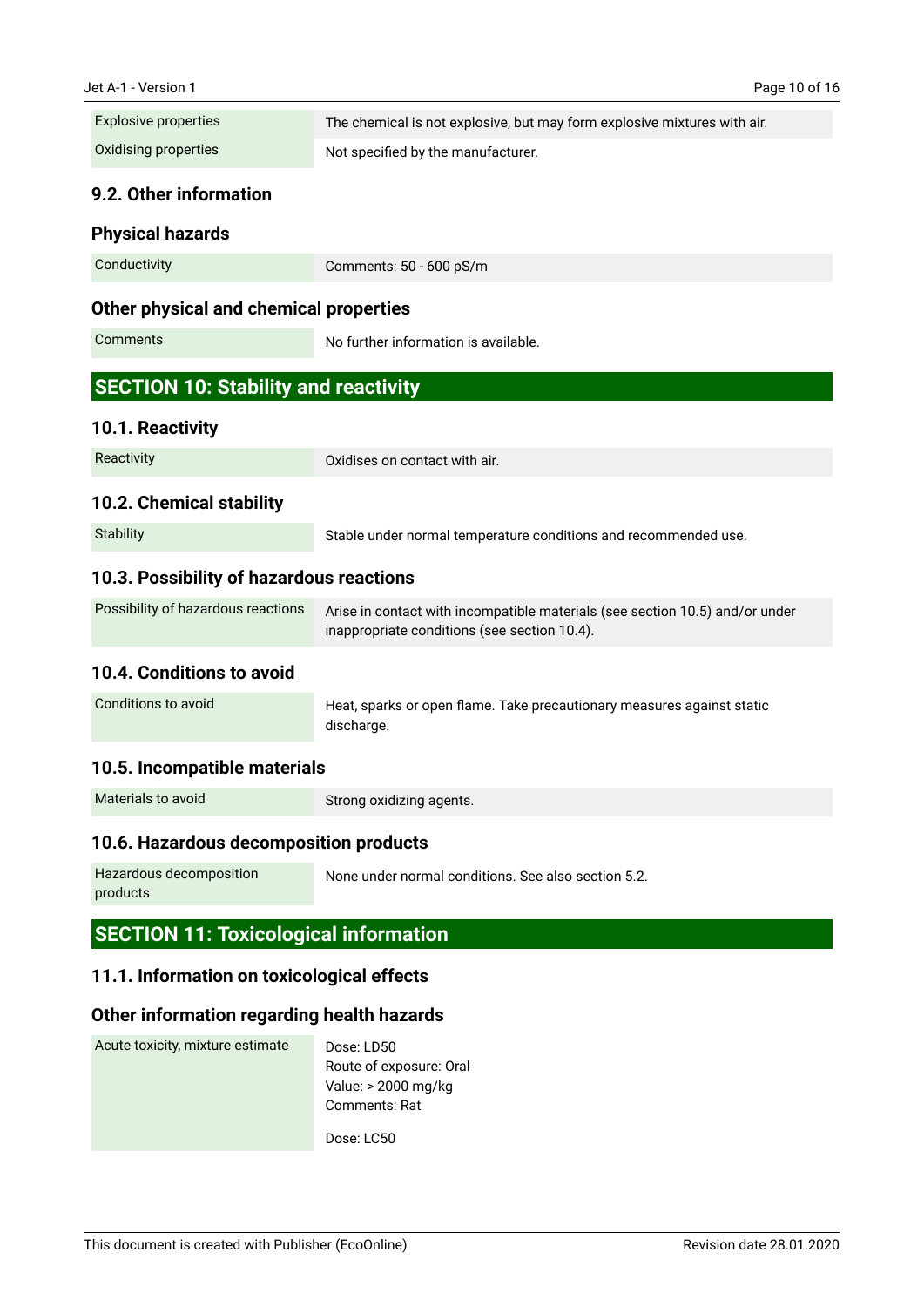|                                                                                        | Route of exposure: Inhalation.<br>Value: $> 5$ mg/l<br>Comments: Rat /4 hours                                                                                                                                  |
|----------------------------------------------------------------------------------------|----------------------------------------------------------------------------------------------------------------------------------------------------------------------------------------------------------------|
|                                                                                        | Dose: LD50<br>Route of exposure: Dermal<br>Value: > 2000 mg/kg<br><b>Comments: Rabbit</b>                                                                                                                      |
| Assessment of acute toxicity,<br>classification                                        | Based on available data, the classification criteria are not met.                                                                                                                                              |
| Assessment of skin corrosion /<br>irritation, classification                           | Irritating to skin.                                                                                                                                                                                            |
| Assessment of eye damage or<br>irritation, classification                              | Based on available data, the classification criteria are not met.                                                                                                                                              |
| Assessment of respiratory<br>sensitisation, classification                             | Based on available data, the classification criteria are not met.                                                                                                                                              |
| Assessment of skin sensitisation,<br>classification                                    | Based on available data, the classification criteria are not met.                                                                                                                                              |
| Assessment of germ cell<br>mutagenicity, classification                                | Based on available data, the classification criteria are not met.                                                                                                                                              |
| Assessment of carcinogenicity,<br>classification                                       | Based on available data, the classification criteria are not met. Cumene and<br>ethylbenzene is not classified as carcinogenic, but is marked as carcinogenic in<br>the Norwegian working exposure limit list. |
| Assessment of reproductive<br>toxicity, classification                                 | Based on available data, the classification criteria are not met.                                                                                                                                              |
| Assessment of specific target<br>organ toxicity - single exposure,<br>classification   | May cause drowsiness or dizziness. Classification: STOT SE 3: H336.                                                                                                                                            |
| Assessment of specific target<br>organ toxicity - repeated exposure,<br>classification | Based on available data, the classification criteria are not met.                                                                                                                                              |
| Assessment of aspiration hazard,<br>classification                                     | May be fatal if swallowed and enters airways.                                                                                                                                                                  |

# **Symptoms of exposure**

| In case of ingestion    | Symptoms such as coughing, breathing difficulties, vomiting or lethargy may<br>indicate chemical pneumonitis.                                                                                                                                                                                                                                        |
|-------------------------|------------------------------------------------------------------------------------------------------------------------------------------------------------------------------------------------------------------------------------------------------------------------------------------------------------------------------------------------------|
| In case of skin contact | The chemical irritates the skin and can cause itching, burning and redness. Parts<br>of the chemical might be absorbed through the skin.                                                                                                                                                                                                             |
| In case of inhalation   | Vapours may cause drowsiness and dizziness. High concentrations of vapours<br>may irritate respiratory system and lead to headache, fatigue, nausea and<br>vomiting.<br>Kjemikaliet kan inneholde små mengder hydrogensulfid som ved alvorlig<br>eksponering (innånding) kan føre til cellulær asfyksi, rihnitt, bronkitt og sporadisk<br>lungeødem. |
| In case of eye contact  | May cause eye irritation. Symptoms may be stinging pain and redness in the<br>eyes.                                                                                                                                                                                                                                                                  |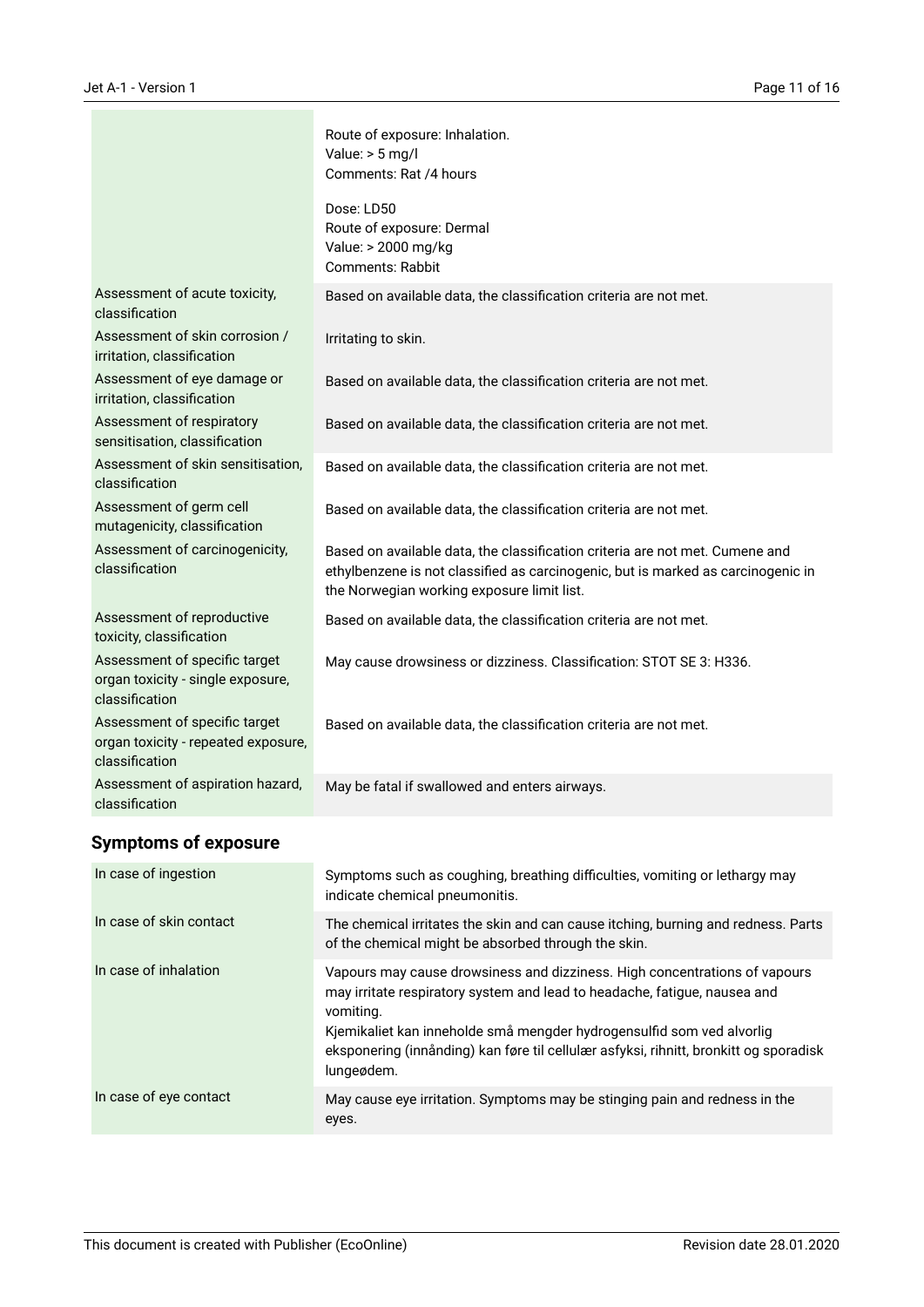# **SECTION 12: Ecological information**

### **12.1. Toxicity**

| Substance                    | Kerosine (petroleum)                                                                                                                                                                                             |
|------------------------------|------------------------------------------------------------------------------------------------------------------------------------------------------------------------------------------------------------------|
| Aquatic toxicity, fish       | Value: 0,098 mg/l<br><b>Effect dose concentration: NOEC</b><br>Test reference: Petrotox model<br><b>Comments:</b> Source: REACH dossier information.                                                             |
| Substance                    | Kerosine (petroleum), hydrodesulfurized                                                                                                                                                                          |
| Aquatic toxicity, fish       | Value: 0,098 mg/l<br><b>Effect dose concentration: NOEC</b><br>Test reference: Petrotox model<br><b>Comments: Source: REACH dossier information.</b>                                                             |
| Substance                    | Kerosine (petroleum)                                                                                                                                                                                             |
| Aquatic toxicity, algae      | Value: 1 - 3 mg/l<br><b>Effect dose concentration: EL50</b><br>Test duration: 72 hour(s)<br>Species: Raphidocelis subcapitata<br>Test reference: OECD 201<br><b>Comments: Source: REACH dossier information.</b> |
| Substance                    | Kerosine (petroleum), hydrodesulfurized                                                                                                                                                                          |
| Aquatic toxicity, algae      | Value: 1 - 3 mg/l<br><b>Effect dose concentration: EL50</b><br>Test duration: 72 hour(s)<br>Species: Raphidocelis subcapitata<br>Test reference: OECD 201<br><b>Comments: Source: REACH dossier information.</b> |
| Substance                    | Kerosine (petroleum)                                                                                                                                                                                             |
| Aquatic toxicity, crustacean | Value: 0,89 mg/l<br><b>Effect dose concentration: EL50</b><br>Species: Daphnia magna<br><b>Comments:</b> Source: REACH dossier information.                                                                      |
| Substance                    | Kerosine (petroleum), hydrodesulfurized                                                                                                                                                                          |
| Aquatic toxicity, crustacean | Value: 0,89 mg/l<br><b>Effect dose concentration: EL50</b><br>Species: Daphnia magna<br><b>Comments: Source: REACH dossier information.</b>                                                                      |
| Ecotoxicity                  | Toxic to aquatic life with long lasting effects.<br>Additional test data is available from the supplier/manufacturer.                                                                                            |

### **12.2. Persistence and degradability**

| Persistence and degradability | Volatile solvents are rapidly oxidized by photochemical reaction in air. |
|-------------------------------|--------------------------------------------------------------------------|
| description/evaluation        | Major constituents in the chemical; Expected to be biodegradable.        |

### **12.3. Bioaccumulative potential**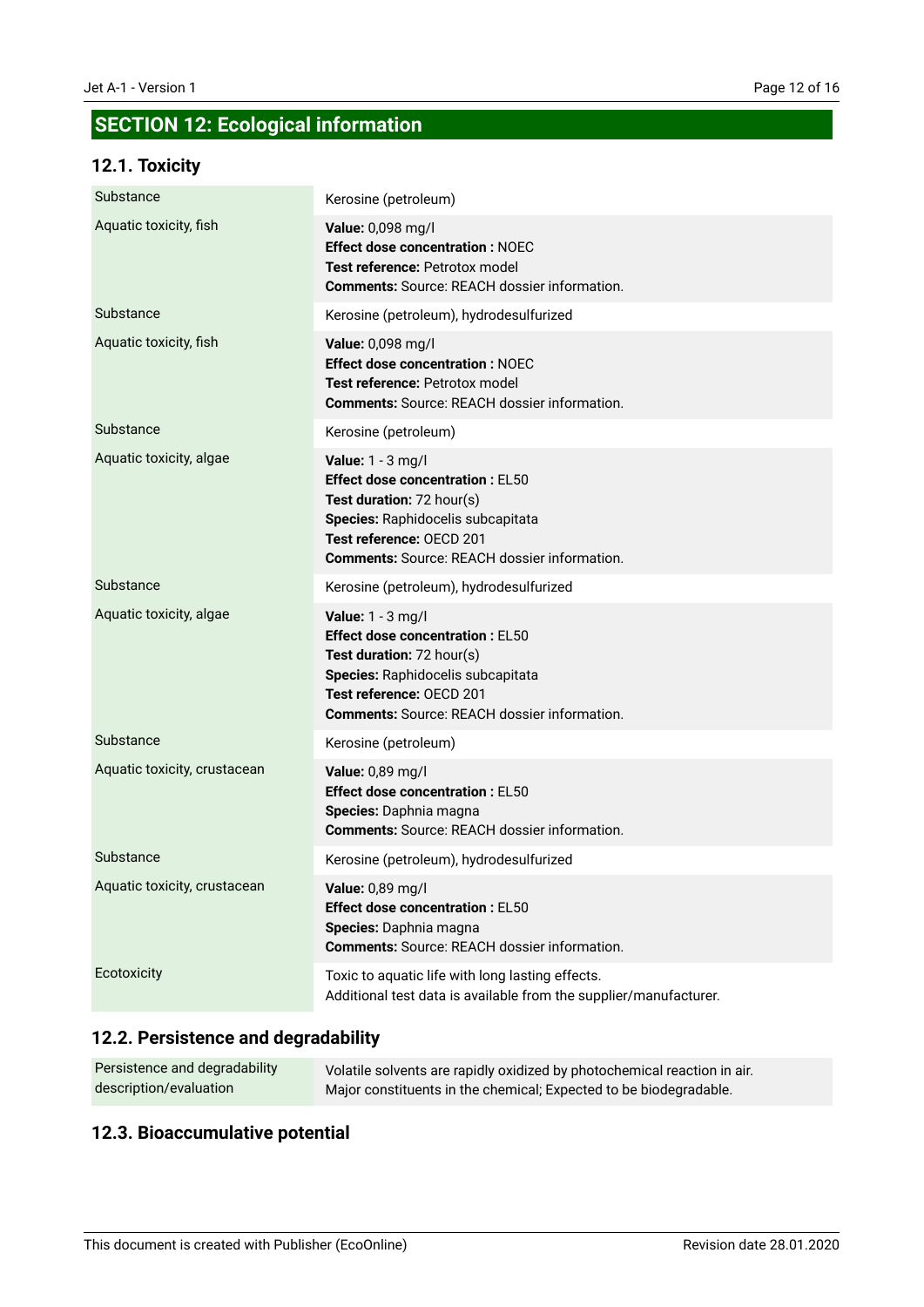| Bioaccumulation, evaluation | The product contains potentially bioaccumulating substances.<br>Log Pow: 2 - 10. |
|-----------------------------|----------------------------------------------------------------------------------|
|-----------------------------|----------------------------------------------------------------------------------|

### **12.4. Mobility in soil**

| <b>Mobility</b> | Evaporates within one day from water or soil surfaces. |
|-----------------|--------------------------------------------------------|
|                 | May contaminate soil and groundwater. Floats on water. |

### **12.5. Results of PBT and vPvB assessment**

| Results of PBT and vPvB | The substances do not meet current criteria for vPvB or PBT (very persistent and |
|-------------------------|----------------------------------------------------------------------------------|
| assessment              | very bioaccumulative or Persistent, Bioaccumulative and Toxic).                  |

### **12.6. Other adverse effects**

| Additional ecological information | Do not allow to enter into sewer, water system or soil.                      |  |
|-----------------------------------|------------------------------------------------------------------------------|--|
|                                   | Forms an oil film on water surfaces that may harm organisms in the water and |  |
|                                   | disrupt oxygen transport in the boundary layer between air and water.        |  |

# **SECTION 13: Disposal considerations**

#### **13.1. Waste treatment methods**

| Appropriate methods of disposal<br>for the chemical | Disposed of as hazardous waste by approved contractor. The waste code<br>(EWC-Code) is intented as a guide. The code must be chosen by the user, if the<br>use differs from the one mentioned below. |
|-----------------------------------------------------|------------------------------------------------------------------------------------------------------------------------------------------------------------------------------------------------------|
| EWC waste code                                      | EWC waste code: 130703 other fuels (including mixtures)<br>Classified as hazardous waste: Yes                                                                                                        |
| <b>NORSAS</b>                                       | 7023 Fuel and heating oil.                                                                                                                                                                           |
| Other information                                   | Do not empty into drains.                                                                                                                                                                            |

### **SECTION 14: Transport information**

Yes

#### **14.1. UN number**

| ADR/RID/ADN      | 1863 |
|------------------|------|
| <b>IMDG</b>      | 1863 |
| <b>ICAO/IATA</b> | 1863 |

### **14.2. UN proper shipping name**

| Proper shipping name English<br>ADR/RID/ADN | FUEL, AVIATION, TURBINE ENGINE |
|---------------------------------------------|--------------------------------|
| ADR/RID/ADN                                 | FUEL, AVIATION, TURBINE ENGINE |
| <b>IMDG</b>                                 | FUEL, AVIATION, TURBINE ENGINE |
| ICAO/IATA                                   | FUEL, AVIATION, TURBINE ENGINE |

### **14.3. Transport hazard class(es)**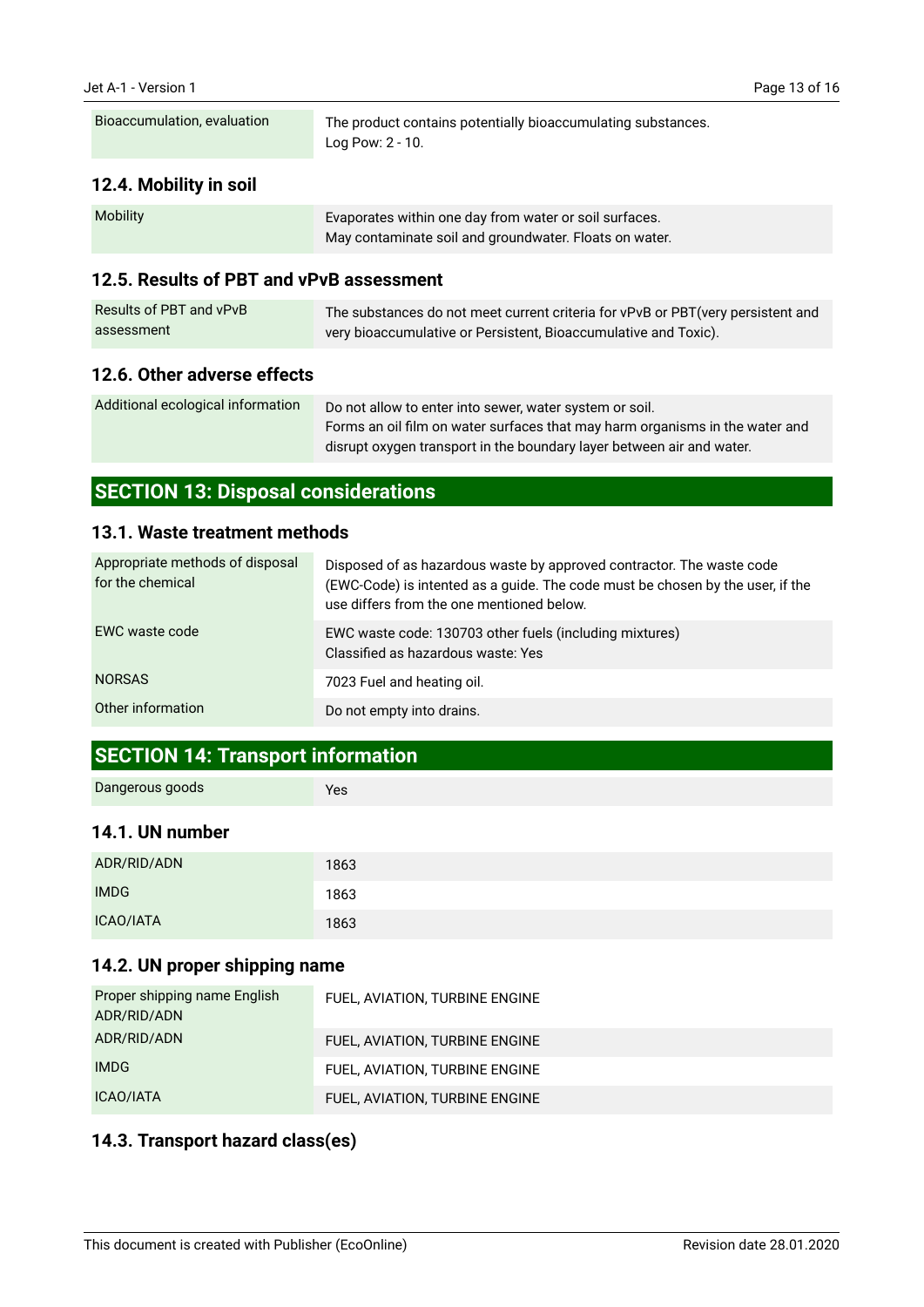| ADR/RID/ADN                    | 3              |
|--------------------------------|----------------|
| Classificaton code ADR/RID/ADN | F <sub>1</sub> |
| <b>IMDG</b>                    | 3              |
| <b>ICAO/IATA</b>               | 3              |

#### **14.4. Packing group**

| ADR/RID/ADN | III                                   |
|-------------|---------------------------------------|
| <b>IMDG</b> | $\mathbf{III}$                        |
| ICAO/IATA   | $\begin{array}{c} \hline \end{array}$ |

#### **14.5. Environmental hazards**

| <b>IMDG Marine pollutant</b><br>Yes |
|-------------------------------------|
|-------------------------------------|

#### **14.6. Special precautions for user**

Special safety precautions for user Not specified by the manufacturer.

#### **14.7. Transport in bulk according to Annex II of Marpol and the IBC Code**

### **Additional information**

| Hazard label ADR/RID/ADN | ບ |
|--------------------------|---|
| <b>Hazard label IMDG</b> | 3 |
| Hazard label ICAO/IATA   |   |

### **ADR/RID Other information**

| Tunnel restriction code                         | D/E |
|-------------------------------------------------|-----|
| Transport category                              | 3   |
| Hazard No.                                      | 30  |
| Other applicable information ADR/<br><b>RID</b> | 30  |

#### **IMDG Other information**

```
EmS
```
F-E, S-E

# **SECTION 15: Regulatory information**

### **15.1. Safety, health and environmental regulations / legislation specific for the substance or mixture**

| References (laws/regulations) | Regulation (EC) No 1272/2008 on classification, labelling and packaging of      |
|-------------------------------|---------------------------------------------------------------------------------|
|                               | substances and mixtures (CLP-regulation) with later amendments.                 |
|                               | Regulation (EC) No 1907/2006 on the registration, evaluation, authorization and |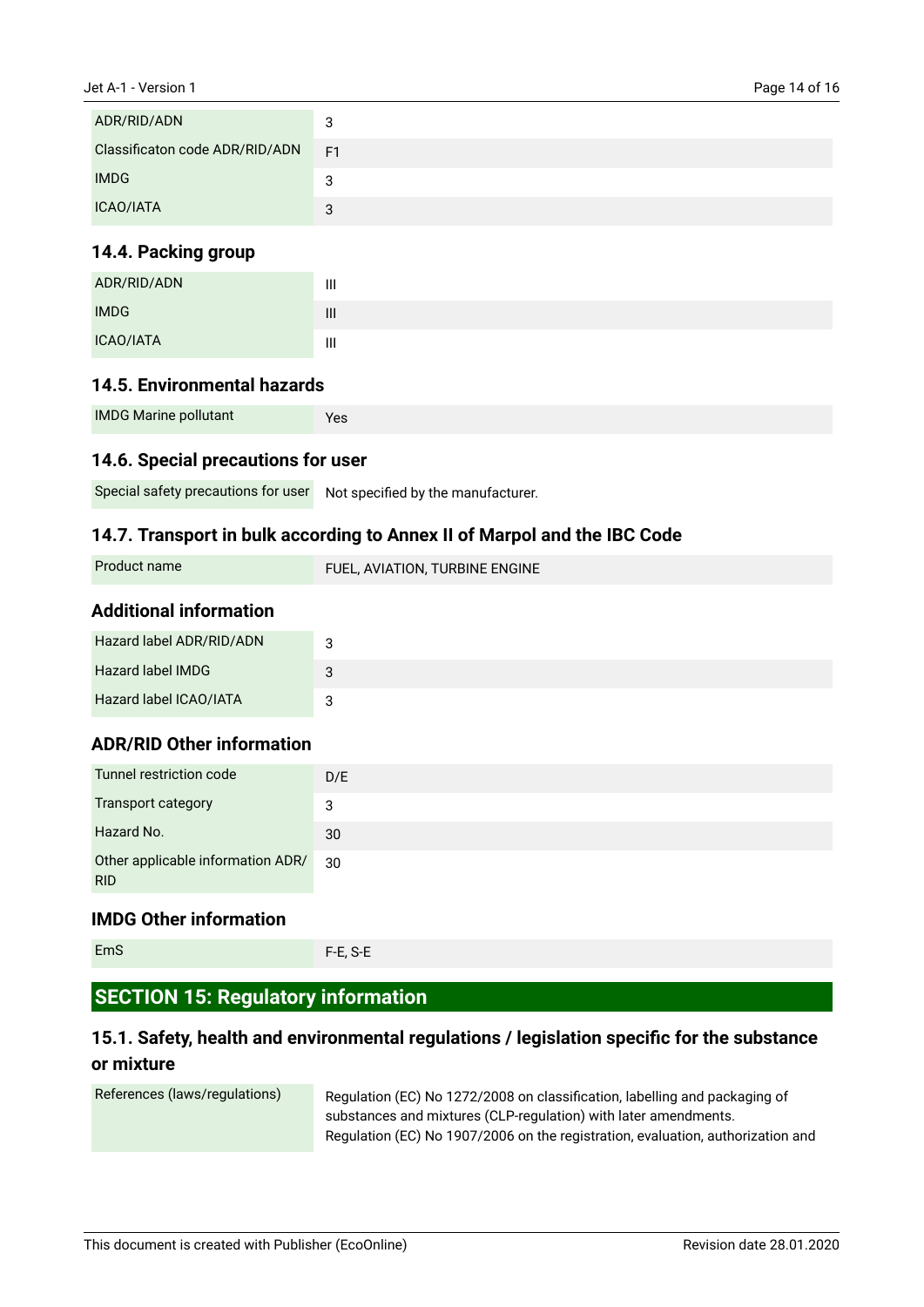|                 | restriction of chemicals (REACH Regulation), with later amendments.<br>Norwegian regulation on waste, 01.06.2004 no. 930, with later amendments.<br>Dangerous Goods regulations |
|-----------------|---------------------------------------------------------------------------------------------------------------------------------------------------------------------------------|
| Declaration No. | 325758                                                                                                                                                                          |

# **15.2. Chemical safety assessment**

| Chemical safety assessment | Yes |
|----------------------------|-----|
| performed                  |     |

| <b>SECTION 16: Other information</b>                |                                                                                                                                                                                                                                                                                                                                                                                                                                                                                                                                                                                                                                                                                                                                                                                                                                                                                                                                                                                                                                                                                   |
|-----------------------------------------------------|-----------------------------------------------------------------------------------------------------------------------------------------------------------------------------------------------------------------------------------------------------------------------------------------------------------------------------------------------------------------------------------------------------------------------------------------------------------------------------------------------------------------------------------------------------------------------------------------------------------------------------------------------------------------------------------------------------------------------------------------------------------------------------------------------------------------------------------------------------------------------------------------------------------------------------------------------------------------------------------------------------------------------------------------------------------------------------------|
| List of relevant H-phrases (Section<br>$2$ and $3)$ | H220 Extremely flammable gas.<br>H225 Highly flammable liquid and vapour.<br>H226 Flammable liquid and vapour.<br>H228 Flammable solid.<br>H302 Harmful if swallowed.<br>H304 May be fatal if swallowed and enters airways.<br>H312 Harmful in contact with skin.<br>H315 Causes skin irritation.<br>H319 Causes serious eye irritation.<br>H330 Fatal if inhaled.<br>H332 Harmful if inhaled.<br>H335 May cause respiratory irritation.<br>H336 May cause drowsiness or dizziness.<br>H351 Suspected of causing cancer<br>H373 May cause damage to organs through prolonged or repeated exposure<br>H400 Very toxic to aquatic life.<br>H410 Very toxic to aquatic life with long lasting effects.<br>H411 Toxic to aquatic life with long lasting effects.                                                                                                                                                                                                                                                                                                                      |
| Key literature references and<br>sources for data   | The Safety Data Sheet is based on information provided by the producer. Earlier<br>version(s) of the safety data sheet.                                                                                                                                                                                                                                                                                                                                                                                                                                                                                                                                                                                                                                                                                                                                                                                                                                                                                                                                                           |
| Abbreviations and acronyms used                     | ADR: The European Agreement concerning the International Carriage of<br>Dangerous Goods by Road<br>EWC: European Waste Code (a code from the EU's common classification system<br>for waste)<br>EC50: The effective concentration of substance that causes 50% of the<br>maximum response<br>EL50: The effective concentration of substance (slightly soluble) that causes 50%<br>of the maximum response.<br>IATA: The International Air Transport Association<br>ICAO: The International Civil Aviation Organisation<br>IMDG: The International Maritime Dangerous Goods Code<br>LC50: Median concentration lethal to 50% of a test population.<br>LD50: Lethal dose, is the amount of a substance given to a group of test animals,<br>which causes the death of 50%.<br>NOEC: No observed effect concentration<br>Log Pow: Partition coefficient: n-octanol / water<br>OECD: Organisation for Economic Cooperation and Development.<br>PBT: Persistent, Bioaccumulative and Toxic<br>RID: The Regulations concerning the International Carriage of Dangerous Goods<br>by Rail |